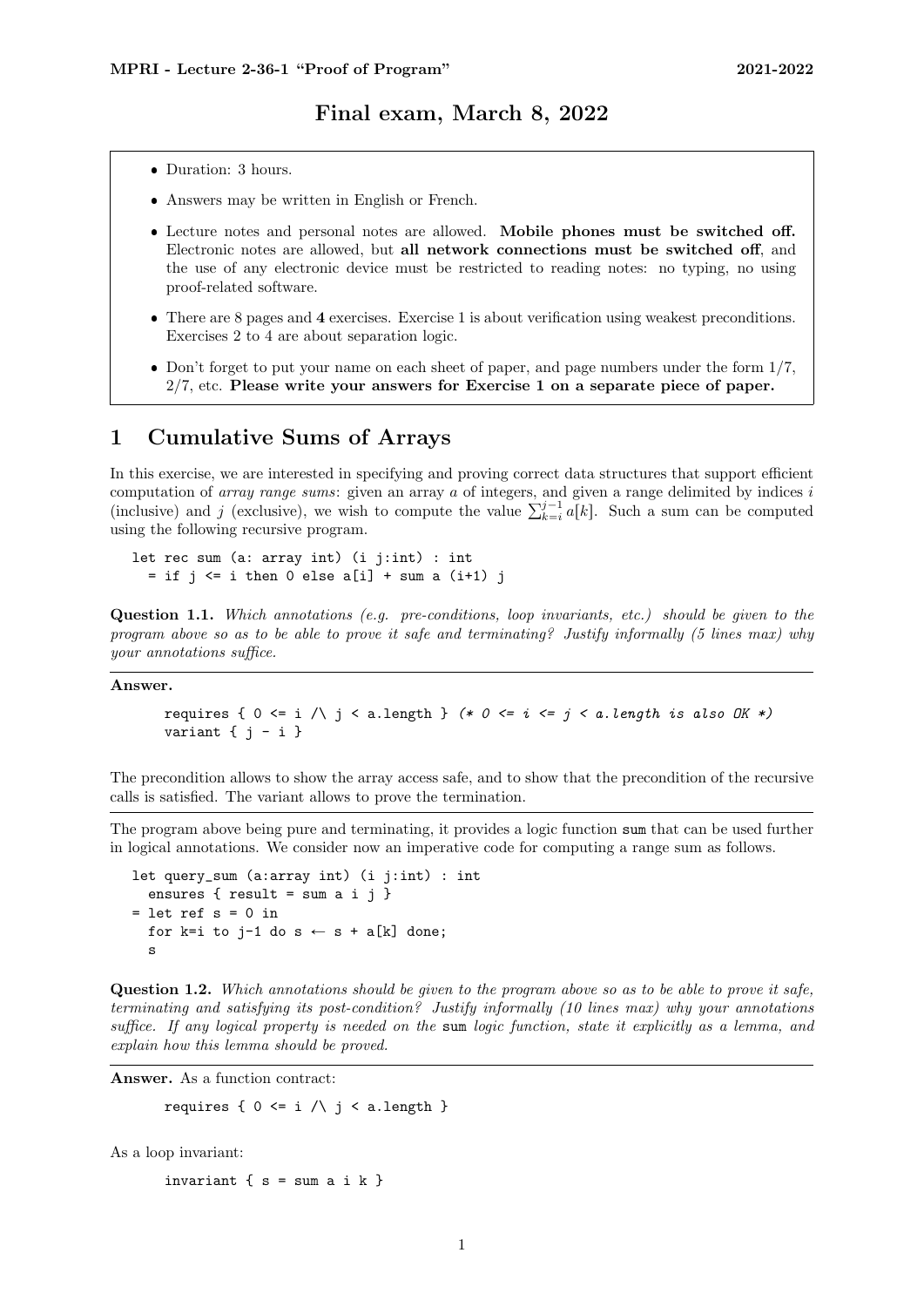The preservation of the loop invariant amounts to show that

sum a i  $(k+1)$  = sum a i  $k + a[k]$ 

This property is not a direct consequence of the definition of sum, but a property that can be proved by induction on k, as follows:

```
let rec lemma sum_right (a : array int) (i k : int)
 requires { 0 \le i \le k \le a.length }
 variant {k - i}
 ensures { sum a i (k+1) = sum a i k + a[k] }
= if i \le k then sum_right a (i+1) k
```
The cumulative array data structure is an idea to compute the range sum queries in constant time, the cost being transferred to the array update. The cumulative array of an array  $\alpha$  of length  $l$  is an array cost being transferred to the array update. The cumulative array of an array a of length  $l$  is an array of length  $l + 1$  whose value at index i is  $\sum_{k=0}^{i-1} a[k]$ . To express that c is the cumulative array of a, we provide the predicate

```
predicate is_cumulative_array_for (c:array int) (a:array int) =
  c.length = a.length + 1 \land\forall i. 0 <= i < c.length \rightarrow c[i] = sum a 0 i
```
The creation of the cumulative array of an array  $\alpha$  is thus made as follows

```
let create (a:array int) : array int
  ensures { is_cumulative_array_for result a }
= let l = a.length in let s = Array.make (l+1) 0 in
  for i=1 to l do
      s[i] \leftarrow s[i-1] + a[i-1]done;
  s
```
Question 1.3. Which annotations should be given to the program above so as to be able to prove it safe, terminating and satisfying its postcondition? Justify informally (10 lines max) why your annotations suffice.

Answer. The safety of array accesses and the termination is granted without need for more annotations, because a for loop is always terminating, and  $1 \le i \le 1$  is true inside the loop body. To establish to post-condition, we pose the loop invariant

invariant  $\{ \forall k. 0 \le k \le i \rightarrow s[k] = \text{sum a 0 k } \}$ 

Its preservation follows from the lemma sum\_right already stated.

After creation of the cumulative array for  $a$ , it is not intended to keep a copy of  $a$ , so in the following  $a$ is kept only as a ghost parameter, for specification purposes. The constant-time function for range sum query is

```
let query (c:array int) (i j:int) (ghost a:array int): int
  requires { is_cumulative_array_for c a }
  ensures { result = sum a i j }
= c[j] - c[i]
```
Question 1.4. Which annotations should be given to the program above so as to be able to prove it safe and satisfy its post-condition? Justify informally (10 lines max) why your annotations suffice. If any logical property is needed on the sum logic function, state it explicitly as a lemma, and explain how this lemma should be proved.

Answer. The safety is guaranteed by the precondition

requires {  $0 \le i \le j \le c.length$  }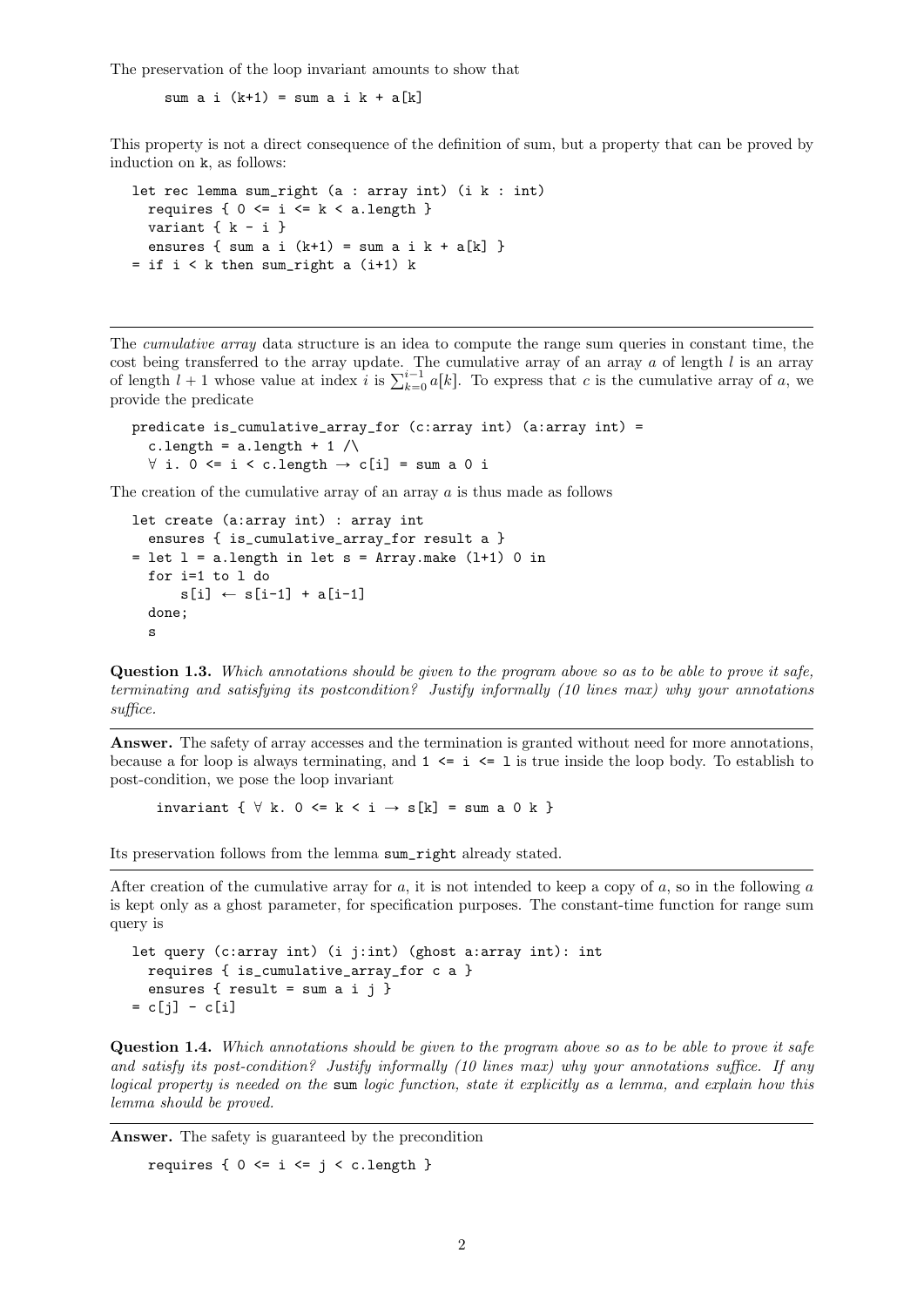To establish to post-condition, one should prove that

$$
\sum_{k=i}^{j-1} a[k] = \sum_{k=0}^{j-1} a[k] - \sum_{k=0}^{i-1} a[k]
$$

which is a particular case of a general lemma on sums of concatenation of ranges, that can be stated and proved by induction as follows:

```
let rec lemma sum_concat (a:array int) (i j k:int) : unit
 requires { 0 \le i \le j \le k \le a.length }
 variant \{ i - i \}ensures \{ sum a i k = sum a i j + sum a j k \}= if i < j then sum_concat a (i+1) j k
```
An update of the original array  $\alpha$  should impose an update to its cumulative array. This is done by the following program.

```
let update (c:array int) (i:int) (v:int) (ghost a:array int) : unit
    requires { is_cumulative_array_for c a }
    writes { a, c }
    ensures { is_cumulative_array_for c a }
    ensures \{ a[i] = v \}ensures { \forall k. 0 <= k < a.length \land k <> i \rightarrow a[k] = (old a)[k] }
  = let incr = v - c[i+1] + c[i] in a[i] \leftarrow v;
    for j=i+1 to c.length-1 do c[j] \leftarrow c[j] + incr done
```
Question 1.5. Which annotations should be given to the program above so as to be able to prove it safe and satisfy its post-condition? Justify informally (20 lines max) why your annotations suffice. If any logical property is needed on the sum logic function, state it explicitly as a lemma, and explain how this lemma should be proved.

Answer. The safety is ensured by the precondition

requires  $\{ 0 \le i \le a.\$ 

The last two post-conditions are proved trivially as a consequence of the assignement  $a[i] \leftarrow v$ . For proving the first post-condition, we pose the two following loop invariants.

invariant {  $\forall$  k. 0 <= k < j  $\rightarrow$  c[k] = sum a 0 k } invariant  $\{ \forall k. j \le k < c.length \rightarrow c[k] = sum a 0 k - incr \}$ 

The first loop invariant stated that the cumulative array remains OK for indices lower than i. To prove it preserved, it is required to state a frame lemma for sum, as follows

```
let rec lemma sum_frame (a1 a2 : array int) (i j : int) : unit
  requires { 0 \le i \le j }
  requires { j <= a1.length }
  requires { j \le a2.length }
  requires \{ \forall k : int. i \le k \le j \rightarrow a1[k] = a2[k] \}variant \{ j - i \}ensures { sum a1 i j = sum a2 i j }
= if i \le j then sum_frame a1 a2 (i+1) j
```
The second loop invariant is proved also thanks to the frame lemma, but it is also required to state a change property of the sum predicate, for example as follows.

```
let rec lemma sum_update (a:array int) (i v l h:int) : unit
    requires { 0 \leq 1 \leq i \leq h \leq a.length }
    variant { h }
    ensures { sum (a[i\leftarrow v]) l h = sum a l h + v - a[i] }
  = if h > i + 1 then sum_update a i v 1 (h-1)
```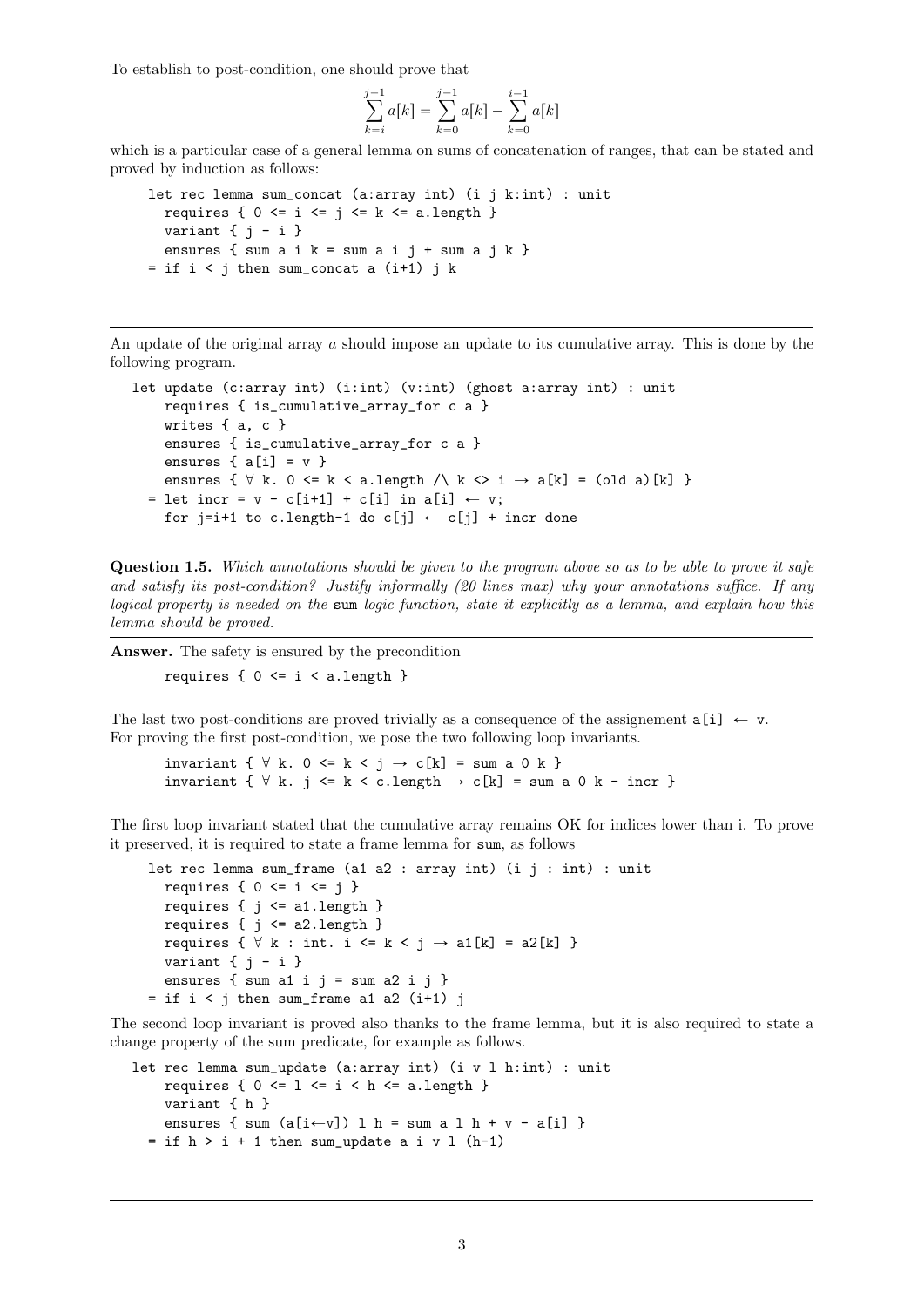### 2 Separation Logic: Heap Predicates

We recall that heaps are finite maps, or finite partial functions, from locations  $l \in L$  to values  $v \in V$ , i.e. finite subsets m of  $L \times V$  such that for all  $l, v_1, v_2$ :  $(l, v_1) \in m \wedge (l, v_2) \in m \Rightarrow v_1 = v_2$ . We write |m| for the number of elements in  $m$ . We also recall the definition of two simple forms of heap predicates: the singleton heap predicate  $\mapsto$ , and the empty heap predicate with pure fact  $[P]$ :

$$
l \mapsto v \equiv \lambda m. \ m = \{(l, v)\} \ \land \ l \neq \text{null}
$$

$$
[P] \equiv \lambda m. \ m = \emptyset \ \land \ P
$$

We also recall the definition of separating conjunction,  $\star$  (note that  $m_1 \perp m_2$  is short for  $\mathsf{dom}(m_1) \cap$  $\text{dom}(m_2) = \emptyset$ , where  $\text{dom}(m) \equiv \{l \mid (l, v) \in m\}$ 

$$
H_1 \star H_2 \equiv \lambda m. \ \exists m_1 m_2. \begin{cases} m_1 \perp m_2 \\ m = m_1 \uplus m_2 \\ H_1 m_1 \\ H_2 m_2 \end{cases}
$$

Question 2.1. Give a detailed proof that  $((a \mapsto b) \star (b \mapsto a))(m)$  implies  $a \neq b$  (3 lines should be enough).

**Answer.** There exist  $m_1$  and  $m_2$  such that  $m_1 \perp m_2$ ,  $m = m_1 \oplus m_2$ ,  $(a \mapsto b) m_1$ ,  $p(a \mapsto a) m_2$ . Therefore,  $m_1 = \{(a, b)\}\$  and  $m_2 = \{(b, a)\}\$ , so  $\{(a, b)\}\perp \{(b, a)\}\$ , which means  $dom({(a, b)} \cap dom({(b, a)}) = {a} \cap {b} = \emptyset$ , which is equivalent to  $a \neq b$ .

We recall the definition of heap entailment  $\triangleright$  and of existential quantification  $\exists$ :

$$
H_1 \rhd H_2 \equiv \forall m. H_1 m \Rightarrow H_2 m
$$
  

$$
\exists x. H \equiv \lambda m. \exists x. Hm
$$

Question 2.2. Let GC be the predicate  $\exists H. H.$  Give a detailed proof that  $(a \mapsto b) \star (b \mapsto a) \triangleright [a \neq b] \star \mathsf{GC}$ (6 lines should be enough).

Answer. Let *m* such that  $((a \mapsto b) \star (b \mapsto a))(m)$ , we need to prove that  $([a \neq b] \star \mathsf{GC})(m)$ . We choose  $m_1 = \emptyset$  the empty heap and  $m_2 = m$ . We indeed have that  $m_1 \perp m_2$  since  $dom(m_1) \cap dom(m_2) = \emptyset \cap dom(m) = \emptyset$ , and  $m_1 \oplus m_2 = \emptyset \oplus m = m$ . It remains to prove that  $[a \neq b](m_1)$ , which is  $m_1 = \emptyset \wedge a \neq b$ , which holds by definition of  $m_1$  and by the previous question, and that  $\mathsf{GC}(m_2)$ , i.e. that there exists H such that  $H m_2$ , which works by choosing  $H = (a \mapsto b) \star (b \mapsto a)$ .

We also recall the definitions of (non-separating) conjunction ( $\infty$ ) and disjunction ( $\infty$ ):

 $H_1 \wedge H_2 = \lambda m$ .  $H_1 m \wedge H_2 m$  $H_1 \text{ w } H_2 \equiv \text{ \ } \lambda m. \text{ } H_1 \text{ m } \vee \text{ } H_2 \text{ m}$ 

Question 2.3. Prove that  $(a \mapsto b) \wedge (b \mapsto a) \triangleright [a = b] \star \mathsf{GC}.$ 

**Answer.** Let m such that  $((a \rightarrow b) \land (b \rightarrow a))(m)$ , we need to prove that  $([a = b] \star \mathsf{GC})(m)$  i.e. we need to prove that  $a = b$ . By definition of  $\infty$  we have  $(a \mapsto b)(m)$  and  $(b \mapsto a)(m)$  which means that  $m = \{(a, b)\} = \{(b, a)\},$  which means that  $a = b$ .

**Question 2.4.** For each of the following equations of the form  $A \stackrel{?}{=} B$ , say whether  $A \rhd B$  holds or not, and whether  $B \triangleright A$  holds or not. When the entailment holds, shortly explain why, and when it does not, give a counterexample.

 $H_1 \wedge (H_2 \vee H_3) \stackrel{?}{=} (H_1 \wedge H_2) \vee (H_1 \wedge H_3)$  (1)

$$
H_1 \le (H_2 \otimes H_3) \stackrel{?}{=} (H_1 \otimes H_2) \otimes (H_1 \otimes H_3) \tag{2}
$$

$$
H_1 \star (H_2 \otimes H_3) \stackrel{?}{=} (H_1 \star H_2) \otimes (H_1 \star H_3)
$$
\n
$$
(3)
$$

$$
H_1 \le (H_2 \star H_3) \stackrel{?}{=} (H_1 \otimes H_2) \star (H_1 \otimes H_3) \tag{4}
$$

**Answer.** The first two hold in both directions: the first is the consequence of  $\wedge$  distributing over  $\vee$  in propositional logic, the second of  $\vee$  distributing over  $\wedge$ .

 $H_1 \star (H_2 \star H_3) \stackrel{?}{=} (H_1 \star H_2) \star (H_1 \star H_3)$  hold in both directions: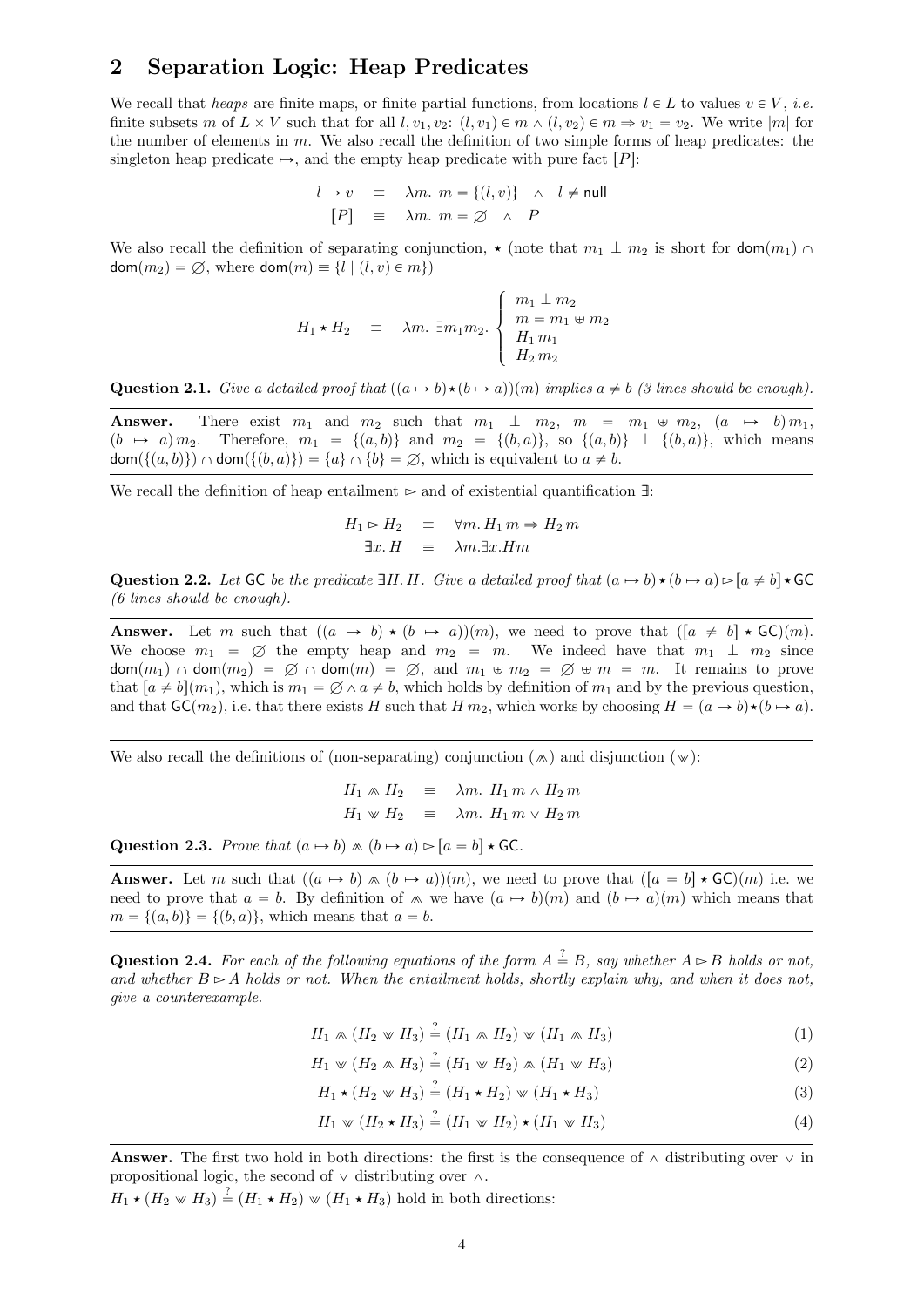( $\approx$ ): suppose  $m_1 \perp m_2$  with  $H_1 m_1$  and either  $H_2 m_2$  or  $H_3 m_2$ . Then either  $(H_1 \star H_2)(m_1 \uplus m_2)$  or  $(H_1 \star H_3)(m_1 \uplus m_2)$ , QED.

( $\leq$ ): in both cases there are some  $m_1 \perp m_2$  with  $H_1 m_1$  and either  $H_2 m_2$  or  $H_3 m_2$  (even though the  $m_1$  need not be the same), which means  $(H_2 \text{ } \text{ } \text{ } \text{ } m_2, \text{ QED}$ .

 $H_1 \otimes (H_2 \star H_3) \stackrel{?}{=} (H_1 \otimes H_2) \star (H_1 \otimes H_3)$  does not hold in either direction, which can be seen easily with  $H_2 = H_3 =$  [False], for which it simplifies to  $H_1 \stackrel{?}{=} H_1 \star H_1$ , which is false in both directions e.g. with  $H_1 = \exists l. l \mapsto 0$ .

Let  $\rightarrow$  be the "magic wand" or "separating implication" operator on heap predicates defined by:

$$
H_1 \to H_2 \equiv \lambda m. \ \forall m_1 \ (m_1 \perp m \wedge H_1 m_1) \Rightarrow H_2(m_1 \uplus m)
$$

Question 2.5. Show that the following rules hold:

$$
\frac{H_1 \star H_2 \rhd H_3}{H_1 \rhd (H_2 \to H_3)}
$$
\n
$$
\frac{H_1 \rhd (H_2 \to H_3)}{H_1 \star H_4 \rhd H_3}
$$

**Answer.** Suppose  $H_1 \star H_2 \rightharpoonup H_3$ , we need show that  $H_1 \rightharpoonup (H_2 \star H_3)$ , *i.e.* let  $m_1$  such that  $H_1 m_1$ , we show that  $(H_2 \rightarrow H_3)m_1$ , *i.e.* let  $m_2$  such that  $m_2 \perp m_1$  and  $H_2 m_2$ , we show that  $H_3(m_1 \leftrightarrow m_2)$ , which is implied (thanks to  $H_1 \star H_2 \rightharpoonup H_3$ ) by  $(H_1 \star H_2)(m_1 \uplus m_2)$ , which holds in turn by definition of  $\star$ . Suppose now that  $H_1 \rhd (H_2 \rightarrow H_3)$  and that  $H_4 \rhd H_2$ , and let us prove that  $H_1 \star H_4 \rhd H_3$ . Let  $m_1 \perp m_4$ such that  $H_1 m_1$  and  $H_4 m_4$  and show that  $H_3(m_1 \oplus m_4)$ . By definition of  $\triangleright$  we have  $H_2 m_4$  and  $(H_2 \rightarrow H_3)$   $m_1$ , which expands to  $\forall m \ (m \perp m_1 \wedge H_2 m) \Rightarrow H_3(m_1 \oplus m)$ , and we conclude by choosing

 $m = m<sub>4</sub>$ .

**Question 2.6.** For each of the following equation  $A \stackrel{?}{=} B$ , prove or disprove  $A \rhd B$  and  $B \rhd A$ .

 $([ \ ] \rightarrow H) \stackrel{?}{=} H$  $\stackrel{?}{=} H$  (5)

$$
([False] \to H) \stackrel{?}{=} [] \tag{6}
$$

$$
(H \to []) \stackrel{?}{=} [H \rhd []] \tag{7}
$$

$$
(l \mapsto v \cdot \star[\mathsf{False}]) \stackrel{?}{=} (l \mapsto \_\star \mathsf{GC}) \tag{8}
$$

(assume that  $l \neq \text{null}$ )

#### Answer.

• ([]  $\rightarrow H$ )  $\triangleright H$  holds: second rule using  $H_1 = [] \rightarrow H$ ,  $H_2 = []$ ,  $H_3 = H$ ,  $H_4 = []$ :

[]-neutral-for-‹ prs ´‹q Ź prs ´‹q ‹ rs prs ´‹q Ź prs ´‹q Ź-refl rs Ź rs prs ´‹q ‹ rs Ź ´‹-elim rs ´‹ Ź Ź-trans

 $\rightarrow$ REFL

- ([]  $\rightarrow H$ )  $\lhd$  H holds: first rule using  $H_1 = H_3 = H$  and:  $H_2 = []: \frac{H \star [ ] \rhd H}{H \star [ ] \rhd H}$  $H \triangleright ([\ ] \rightarrow H)$
- ([False]  $\rightarrow H$ )  $\triangleright$  [] does not hold: with any  $m \neq \emptyset$ , the LHS holds but the RHS does not.
- ([False]  $\rightarrow H$ )  $\lhd$  [] holds, since [False]  $\rightarrow H$  holds for any  $m$ .
- $(H \rightarrow [] \rhd [H \rhd []]$  does not hold e.g. with  $H =$  [False] and any  $m \neq \emptyset$ .
- $(H \rightarrow [] \cup [H \rightarrow []]$  holds: suppose  $m = \emptyset$  and  $H \rightarrow []$ . Let  $m_1$  such that  $m_1 \perp m$  and  $H m_1$  (and hence  $\lceil \lfloor m_1 i.e. m_1 = \emptyset \rfloor$ , we need to prove that  $\lceil \lfloor (m_1 \oplus m) i.e. \right.$  that  $(m_1 \oplus m) = \emptyset$ , which holds since  $m = \varnothing = m_1$ .
- $\bullet$   $(l \mapsto v \rightarrow [False]) \rhd (l \mapsto \rightarrow \star \mathsf{GC})$ : Let  $m$  such that  $(l \mapsto v \rightarrow [False])$ . In other words, for every  $m_1$ such that  $m_1 \perp m$  and  $(l \rightarrow v)m_1$ , we have  $\lceil \text{False} \rceil (m \not\sim m_1)$  which is equivalent to False. It is thus impossible to simultaneously have  $m_1 \perp m$  and  $(l \rightarrow v) m_1$ .

Considering  $m_1 = \{(l, v)\}\$ , it means that  $m_1 \perp m$  does not hold, *i.e.* that  $\text{dom}(\{(l, v)\}) \cap \text{dom}(m) \neq \emptyset$  $\emptyset$ , *i.e.* that  $l \in \text{dom}(m)$ .

This means that  $m = \{(l, m(l))\} \oplus (m \setminus \{(l, m(l))\})$  and hence m satisfies  $(l \mapsto \mathcal{A} \mathsf{GC})$ .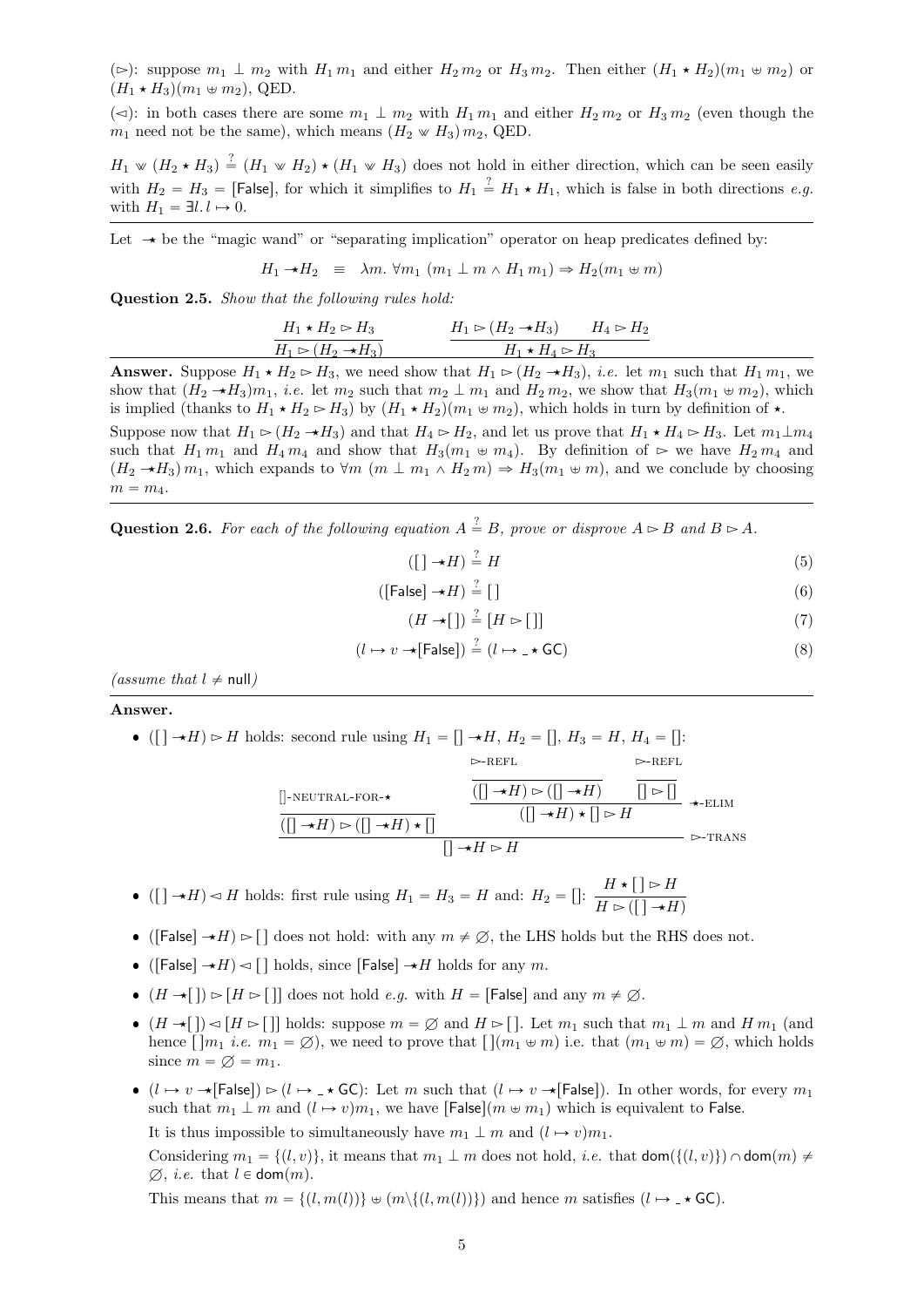$\bullet$   $(l \mapsto v \rightarrow [False]) \lhd (l \mapsto \rightarrow \ast \textsf{GC})$  holds: let *m* satisfying the RHS. Then  $l \in \textsf{dom}(m)$ . Then any  $m_1$  satisfying both  $m_1 \perp m$  and  $(l \rightarrow v) m_1$  both does not contain and does contain l, hence the contradiction.

## 3 Separation Logic: Mutable Trees from Mutable Lists

Hugo works in a startup that specializes in decision trees. He needs to turn lists into binary trees in such a way that the list [3; 4; 5] would be turned into the following tree:



He writes the following function on mutable lists:

```
let rec mtree_of_mlist (p : 'a cell) : 'a node =
  if p == null then null else
    let t = mtree_of_mlist p.tl in{ item = p.hd; left = t; right = t }
```
He also defines the pure function TreeOfList of type  $\forall A$ . list  $A \rightarrow$  tree A as:

<span id="page-5-0"></span>
$$
TreeOfList nil) = Leaf
$$
  
TreeOfList( $x :: L$ ) = Node  $x$  (TreeOfList  $L$ ) (TreeOfList  $L$ )

Hugo now wants to relate the two using the following specification:

$$
\forall p \, L, \, \{p \leadsto \text{Mlist } L\} (\text{ntree\_of\_mlist } p) \{\lambda r. \, r \leadsto \text{Mtree}(\text{TreeOfList } L) \} \tag{9}
$$

Question 3.1. Prove that specification [\(9\)](#page-5-0) does not hold. Give another of its disadvantages.

**Answer.** If L is of length two or more, there is sharing, and  $p \rightsquigarrow$  Mtree forbids sharing between subtrees. Also, the specification forgets about  $p \rightarrow M$ list L.

It turns out that Hugo's functions must be used with no modification because he is the CEO.

<span id="page-5-2"></span>Question 3.2. Find a new specification for mtree\_of\_mlist and a new specification for a known function f such that the composition of  $f$  and  $m$ tree\_of\_mlist can be shown to satisfy specification [\(9\)](#page-5-0).

Answer. We choose  $f = tree_{copy}$ . There are several ways to go about the new specification. One way is to introduce the derived operator  $\star^?$  defined by  $A \star^? B = (A \star \mathsf{GC}) \star (B \star \mathsf{GC})$ . The new specification is [\(9\)](#page-5-0) where we replace Mtree with Mtree? , defined by

> $p\rightsquigarrow \mathsf{Mtree}^? T \;\; \equiv \;\; \mathsf{match}\, T$  with  $\vert$  Leaf  $\Rightarrow$   $[p = null]$  $|$  Node  $x T_1 T_2 \Rightarrow \exists p_1 p_2$ .  $p \mapsto \{\text{item}=x; \text{ left}=p_1; \text{ right}=p_2\}$  $\star$   $(p_1 \leadsto \mathsf{Mtree}^? T_1 \quad \star^? \quad p_2 \leadsto \mathsf{Mtree}^? T_2)$

and the new specification for tree\_copy is  $\{\mathsf{RO}(p \leadsto \mathsf{Mtree}^?T)\}$ (tree\_copy p) $\{\lambda r.r \leadsto \mathsf{Mtree}T\}.$ 

Question 3.3. Prove that mtree\_of\_mlist satisfies its new specification. Be sure to state your induction hypothesis with the right quantifiers.

**Answer.** We prove by induction on  $L$  that

<span id="page-5-1"></span>
$$
\forall p \quad \{p \leadsto \text{Mlist } L\}(\text{ntree\_of\_mlist } p)\{\lambda r. r \leadsto \text{Mtree}^?(\text{TreeOfList } L)\}\tag{10}
$$

when  $L =$  nil,  $p$  is null so mtree\_of\_mlist p returns  $r =$  null, which does satisfy  $r \leadsto$  Mtree<sup>?</sup>Leaf. Suppose now that [\(10\)](#page-5-1) holds for L, we show it holds for  $x :: L$ .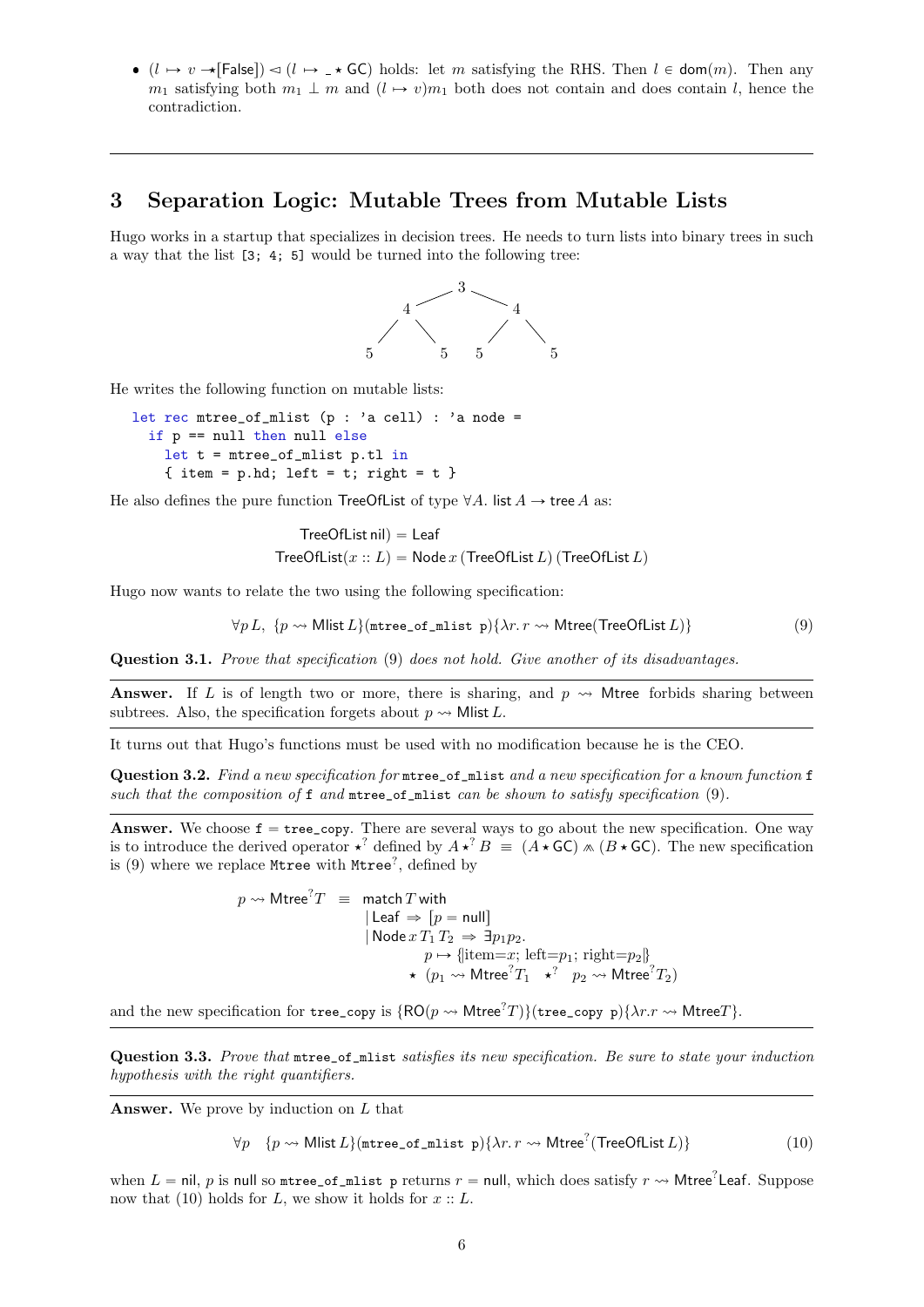From precondition  $p \rightsquigarrow$  Mtree  $(x : L)$  we get precondition  $p \rightsquigarrow \{x : q\} \star q \rightsquigarrow$  Mtree L for some q, hence p is not null. By using A-normal form, p.tl resolves to q, and by framing out  $p \rightarrow \{x; q\}$  then the induction hypothesis, we get after let  $t = m \text{tree_of_mlist } q$  the intermediate condition  $p \rightsquigarrow \{x; q\} \star t \rightsquigarrow$ Mtree<sup>?</sup> (TreeOfList L). Then, p.hd resolves to x, we can garbage-collect away  $p \leadsto \{x, q\}$ , and after the cell allocation item = x; left = t; right = t we get that the return value  $r$  satisfies

 $r\rightsquigarrow \{\mathsf{item} = x; \mathsf{left} = t; \mathsf{right} = t\} \star t \rightsquigarrow \mathsf{Mtree}^? \mathsf{(TreeOfList}\,L)$ 

and because  $H \rightharpoonup (H \star \mathsf{GC}) \rightharpoonup (H \star^? H)$  for any H, we can derive the postcondition

 $r\rightsquigarrow$  {item  $=x;$  left  $=t;$  right  $=t\} \star (t\rightsquigarrow \mathsf{Mtree}^?(\mathsf{TreeOfList}\,L)\star^?t\rightsquigarrow \mathsf{Mtree}^?(\mathsf{TreeOfList}\,L))$ 

which entails in turn  $r \leadsto$  Mtree<sup>?</sup> (TreeOfList  $(x:: L))$ ) by choosing  $p_1 = p_2 = t$ .

Question 3.4. Give a proof sketch that f satisfies its new specification.

Answer. For the specification

 $\{\mathsf{RO}(p \leadsto \mathsf{Mtree}^?T)\}$ (tree\_copy p) $\{\lambda r.r \leadsto \mathsf{Mtree}T\}$ 

we exploit the fact that  $RO(...)$  can be duplicated. For a specification of the form

 $\{p \leadsto \mathsf{Mtree}^?T\}$ (tree\_copy p) $\{\lambda r.p \leadsto \mathsf{Mtree}^?T \star r \leadsto \mathsf{Mtree}T\}$ 

no need for duplication, but we use the fact that  $A \star^? B$  can be replaced with A or with B in any precondition (using the COMBINE rule). That also works if we used  $\infty$  instead of  $\star^?$ .

Question 3.5. Adapt the new specification for f so that it works for Question [3.2](#page-5-2) and so that f's usual specification can be derived from it.

Answer. It is already more general than the usual specification

 $\{p \leadsto$  Mtree  $T\}$  (tree\_copy p) $\{\lambda r.p \leadsto$  Mtree  $T \star r \leadsto$  Mtree  $T\}$ 

since the latter can be derived by rule frame-ro from

 $\{RO(p \rightsquigarrow Mtree T)\}$ (tree\_copy p) $\{\lambda r \rightsquigarrow Mtree T\}$ 

which can be derived from the new specification by the consequence rule, by proving that  $(p \rightsquigarrow$  Mtree $T) \triangleright (p \rightsquigarrow$  Mtree<sup>?</sup> $T)$  and hence  $RO(p \rightsquigarrow$  Mtree $T) \triangleright RO(p \rightsquigarrow$  Mtree<sup>?</sup> $T)$ . It would also have been possible to use a more custom Mtree<sup>?</sup> (for example with a list as an argument or using  $\infty$  instead of  $\star$ ?) and then to more artificially combine the two. Combining two specifications  $\forall \vec{x_1}, \{H_1\} c \{Q_1\}$  and  $\forall \vec{x_2}, \{H_2\} c \{Q_2\}$  can always be done via the construction  $\forall i \in \{1, 2\} \ \forall \overline{x_1 \cup x_2} \ \{([i = 1] \land H_1) \lor ([i = 2] \land H_2)\} \subset \{\lambda r . ([i = 1] \land Q_1r) \lor ([i = 2] \land Q_2r)\}$ 

# 4 Separation Logic: List Partitions

We consider the following OCaml function on pure lists:

```
let rec partition_tf (f : 'a -> bool) : 'a list -> 'a list * 'a list =
  function
  | [ ] \rightarrow ([] , [ ] )|x :: 1 \rightarrow let y = f x inlet (a, b) = partition_tf f l in
               if y then (x :: a, b) else (a, x :: b)
```
Question 4.1. Give a specification for partition  $\text{tf } f$  in the case when  $f$  is a pure deterministic function that can be represented by a logical function  $F : A \rightarrow \text{bool}$  (and 1 is a pure list). Your specification should show explicitly how  $f$  and  $F$  are related.

**Answer.** Writing  $\overline{F}$  for  $\lambda x. \neg (Fx)$ .

 $(\forall x \{[\}](f\ x)\{\lambda b. [b = Fx]\}) \Rightarrow \{[\}](partition_t f\ f\ \lambda r. [r = (Filter F\ l, Filter \overline{F}\ l)]\})$ 

Suppose now that  $f$  cannot be represented a pure deterministic function  $F$ , but is still pure in the sense that it can be represented by a binary predicate P of type  $A \rightarrow \text{bool} \rightarrow \text{Prop}$ , so that a precondition for the specification of partition\_tf f is  $\forall x \{[\}(\mathbf{f} \mathbf{x})\{\lambda b.[P \mathbf{x} b]\}.$